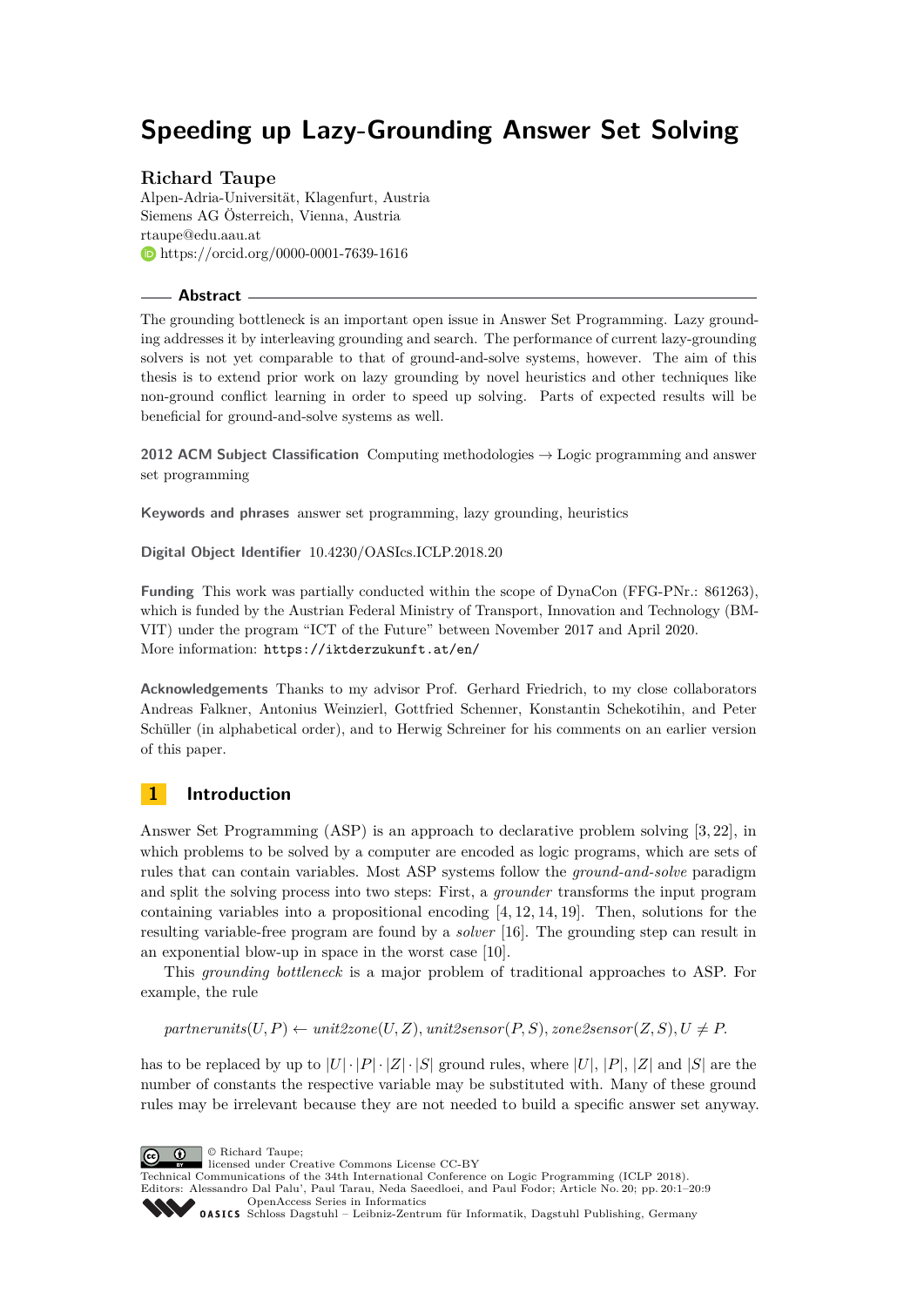#### **20:2 Speeding up Lazy-Grounding Answer Set Solving**

Problems that are actually easy to solve thus become prohibitive as soon as their grounding ceases to fit into working memory. This makes ASP, an otherwise powerful and versatile approach, unsuitable for large-scale problem instances frequently occurring in practice.

*Lazy grounding* interleaves grounding and solving to avoid storing the entire ground program in memory. By this, lazy grounding addresses the limitations of state-of-the-art grounders like GRINGO [\[14\]](#page-7-1) and  $\mathcal{I}-\text{DLV}$  [\[4,](#page-6-1)[12\]](#page-6-2). These grounders employ sophisticated grounding techniques to omit irrelevant ground rules, but these can only mitigate and not eliminate the blow-up in space. Known approaches to lazy grounding are ASPeRiX [\[20\]](#page-7-4), GASP [\[25\]](#page-7-5), OMiGA [\[7\]](#page-6-4), and, most recently, Alpha [\[30\]](#page-8-1). Lazy grounding methods have also been proposed for  $FO(\cdot)$ , a knowledge representation formalism whose foundations are similar to those of ASP [\[8\]](#page-6-5). Also related, though not a lazy-grounding system as such, are *lazy constraints*, a technique that removes constraints that consume much space in grounding from the input program and adds only relevant ground ones again when a potential answer set has been found that needs to be checked for constraint violations [\[6\]](#page-6-6).

While lazy-grounding systems are able to limit their memory usage, their time consumption is not yet comparable to that of state-of-the-art solvers. One reason for this is that most of these systems do not exploit conflict-driven nogood learning (CDNL), which is a key success factor of state-of-the-art ASP solvers. Alpha has been the first lazy-grounding system to employ CDNL [\[30\]](#page-8-1). The system consists of a grounder and a solver which, however, do not work in sequence (as in ground-and-solve), but interact cyclically. Still, Alpha also does not reach the performance of traditional solvers yet. One reason for this is that Alpha (and all other lazy-grounding systems) lack powerful search heuristics to guide the exploration of the search space, which are another major success factor of traditional systems.

The remainder of this research summary is structured as follows: In section [2,](#page-1-0) we recall preliminaries on ASP and lazy grounding. In section [3,](#page-2-0) we state the research questions addressed by this thesis, after which we report on its current status in section [4.](#page-3-0) Preliminary results are presented in section [5,](#page-3-1) before open issues and expected achievements are put forward in section [6.](#page-5-0) This paper is then briefly concluded in section [7.](#page-5-1)

### <span id="page-1-0"></span>**2 Preliminaries**

In this section, we present a brief account of ASP syntax and semantics and of the general idea of the lazy-grounding ASP solver Alpha.

#### **2.1 Syntax**

An answer-set program *P* is a finite set of rules of the form

 $h_1; \ldots; h_d \leftarrow b_1, \ldots, b_m, \text{not } b_{m+1}, \ldots, \text{not } b_n.$ 

where  $h_1, \ldots, h_d$  and  $b_1, \ldots, b_m$  are positive literals (i.e. atoms) and *not*  $b_{m+1}, \ldots, not$   $b_n$ are negative literals. An atom is either a classical atom or a cardinality atom<sup>[1](#page-1-1)</sup>. A classical atom is an expression  $p(t_1, \ldots, t_n)$  where p is an *n*-ary predicate and  $t_1, \ldots, t_n$  are terms. A term is either a variable or a constant. A literal is either an atom *a* or its default negation *not a*. Default negation refers to the absence of information, i.e. an atom is assumed to be false as long as it is not proven to be true. A *cardinality atom* is of the form

 $l \{a_1 : l_{1_1}, \ldots, l_{1_m}; \ldots; a_n : l_{n_1}, \ldots, l_{n_o}\}$  *u* 

<span id="page-1-1"></span><sup>1</sup> Other types of atoms are supported in the language standard ASP-Core-2 [\[2\]](#page-6-7), but these are not needed within the scope of this article.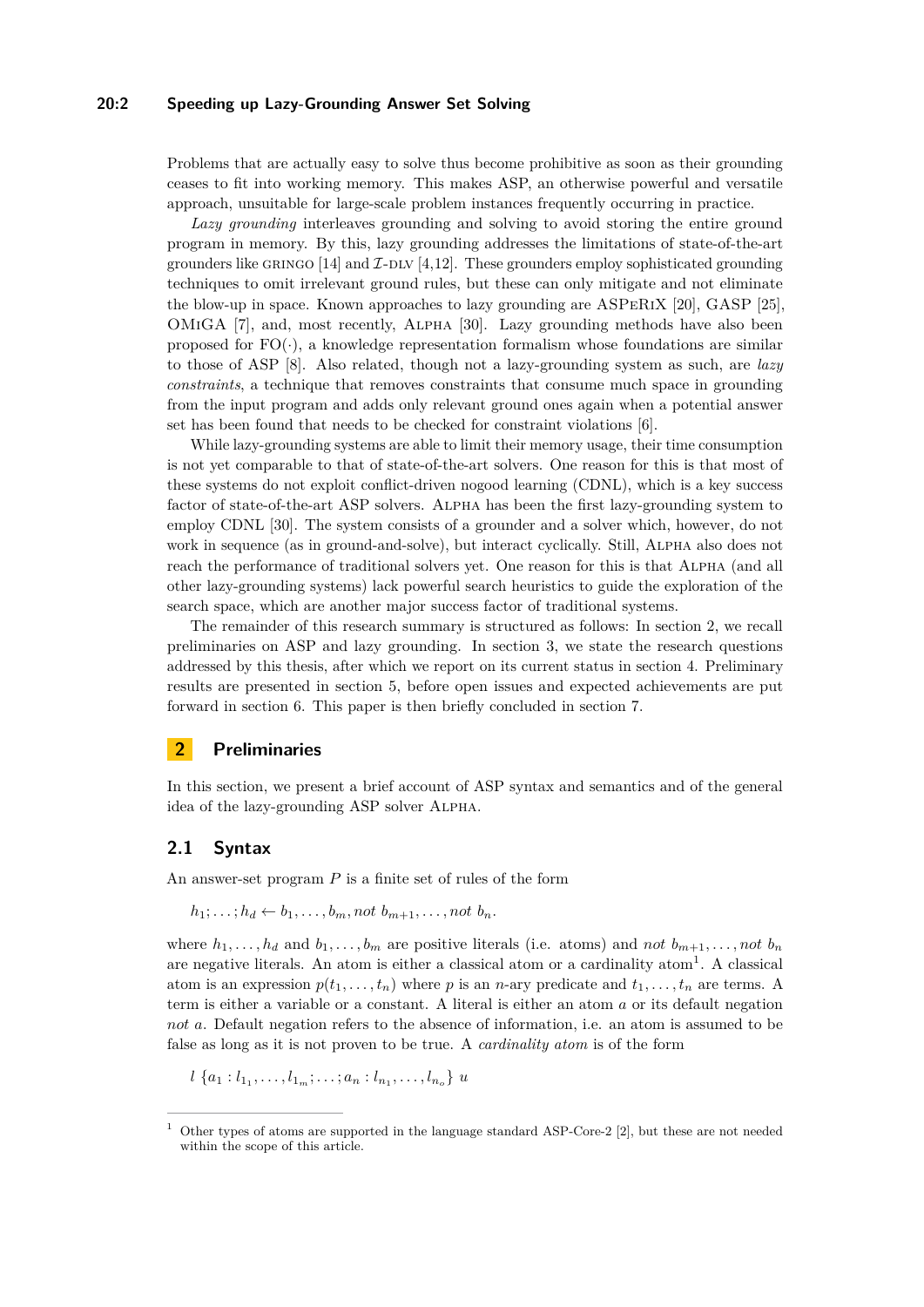where each structure  $a_i: l_{i_1}, \ldots, l_{i_m}$  is a *conditional literal* in which  $a_i$  (the head of the conditional literal) and all  $l_{i_j}$  are classical literals, and  $l$  and  $u$  are terms representing nonnegative integers indicating lower and upper bound. If one or both of the bounds are not given, their defaults are used, which are 0 for  $l$  and  $\infty$  for  $u$ .

 $H(r) = \{h_1, \ldots, h_d\}$  is called the *head*, and  $B(r) = \{b_1, \ldots, b_m, not \ b_{m+1}, \ldots, not \ b_n\}$  the *body* of the rule. A rule *r* with *H*(*r*) consisting of a cardinality atom is called *choice rule*. A rule with a head consisting of more than one classical atom is called *disjunctive rule*. A rule whose head consists of at most one classical atom is called a *normal rule*. A normal rule with empty head, e.g.  $\leftarrow b$ , is called *(integrity) constraint*. A normal rule with empty body, e.g.  $h \leftarrow$ ., is called *fact*.

#### **2.2 Semantics**

There are several ways to define the semantics of an answer-set program, i.e. to define the set of answer sets of an answer-set program. An overview is provided by [\[23\]](#page-7-6). Probably the best-known semantics is based on the *Gelfond-Lifschitz reduct* [\[17\]](#page-7-7). A variant that applies to choice rules also is presented in [\[5\]](#page-6-8).

Informally, an answer set *A* of a program *P* is a subset-minimal model of *P* (i.e. a set of atoms interpreted as *true*) which satisfies the following conditions: All rules in *P* are satisfied by *A*; and all atoms in *A* are "derivable" by rules in *P*. A rule is satisfied if its head is satisfied or its body is not. The disjunctive head of a rule is satisfied if at least one of its atoms is. A cardinality atom is satisfied if  $l \leq |C| \leq u$  holds, where *C* is the set of head atoms in the cardinality literal whose conditions (e.g.  $l_{i_1}, \ldots, l_{i_m}$  for  $a_i$ ) are satisfied and which are satisfied themselves. In the presence of choice rules, the semantics is adjusted to allow non-minimal subsets satisfying the cardinality atom to appear in answer sets.

# <span id="page-2-1"></span>**2.3 Lazy Grounding and Solving**

ASP systems employing lazy grounding, such as Alpha, are based on so-called computation sequences, which are sequences of firing rules. Starting from facts, rules are fired one after the other by choosing in each step among the set of *applicable* rules, which are ground rules whose positive body is already satisfied and whose negative body is false or unassigned. This implies that the solver guesses whether an applicable rule fires, while traditional CDNL-based search guesses whether an arbitrary atom is *true* or *false*. Lazy-grounding solvers need an additional truth value *must-be-true* to distinguish whether an atom was derived by a firing rule or by a constraint [\[30\]](#page-8-1). When a conflicting assignment is reached, the solver backtracks. In this case, CDNL can learn new information from the conflict that is then used to avoid encountering similar conflicts in the future [\[16\]](#page-7-3).

#### <span id="page-2-0"></span>**3 Research Questions**

The remaining performance issues in lazy-grounding ASP solving lead us to the central research questions of this thesis:

- **1.** How can lazy-grounding solvers be enabled to solve large-scale (industrial) problem instances as efficiently as traditional solvers solve smaller instances?
- **2.** How can conflict learning contribute to that goal, and can conflicts be reused across problem instances?
- **3.** How can various forms of heuristics, e.g. domain-independent or domain-specific search heuristics, contribute to that goal?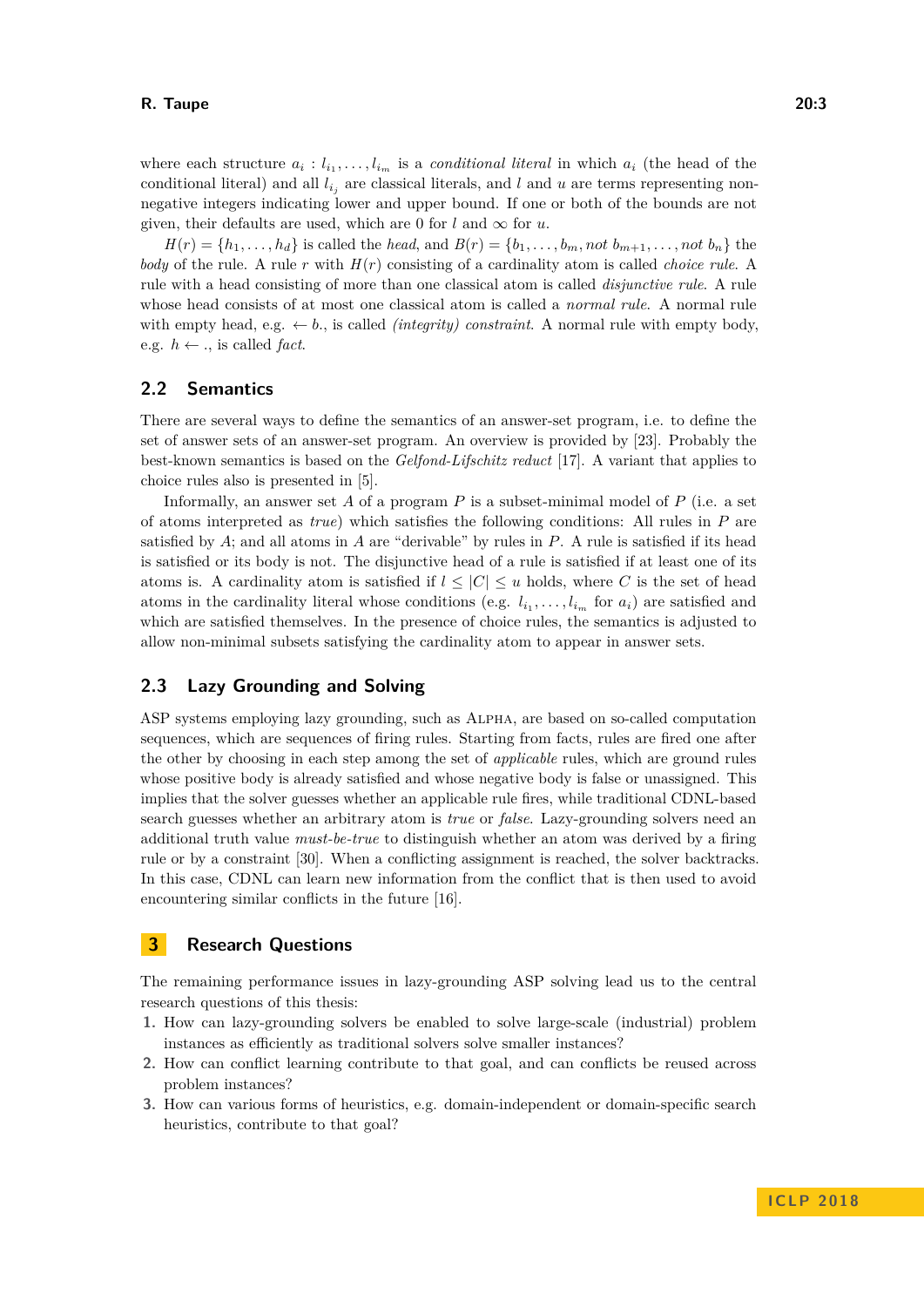#### **20:4 Speeding up Lazy-Grounding Answer Set Solving**

Within the scope of the DynaCon research project<sup>[2](#page-3-2)</sup>, lazy grounding methods will be evaluated on real-world industrial problem instances from domains like cyber-physical systems, road traffic control, and railway operation [\[11\]](#page-6-9).

# <span id="page-3-0"></span>**4 Current Status of the Research**

To date, our research efforts have focused on research question 3, i.e. on heuristics. Preliminary results for domain-independent search heuristics have been reported at the 1st International Workshop on Practical Aspects of Answer Set Programming [\[28\]](#page-8-2) and at the LPNMR 2017 Doctoral Consortium [\[27\]](#page-8-3). Lazy grounding and other ASP-based approaches to largescale product configuration problems have been investigated in a contribution to the 19th International Configuration Workshop [\[26\]](#page-7-8). Since then, our research focus has shifted to domain-specific heuristics. A conference paper on this topic is currently being written.

# <span id="page-3-1"></span>**5 Preliminary Results Accomplished**

Source code has been contributed to Alpha, a lazy-grounding system introduced by Antonius Weinzierl [\[30\]](#page-8-1). Contributions are made under an open-source license and are freely available at <https://github.com/alpha-asp>.

While initial work aimed at comprehending the solver's inner workings and making small improvements and extensions on the go, our focus has soon shifted to the development of novel search heuristics.

# **5.1 Heuristics for Lazy-Grounding ASP Solving**

Alpha takes ideas from state-of-the-art ASP solvers that work on a full grounding. Therefore it is natural to investigate heuristics from such systems and try to apply them in the solver component of a lazy-grounding system like Alpha. Heuristics for answer-set solving can roughly be classified into *domain-independent heuristics*, which are designed without a concrete application domain in mind, and *domain-specific heuristics*, which have to be tailored to a specific problem. For the class of domain-independent heuristics, two prominent examples are *VSIDS* [\[24\]](#page-7-9) and *BerkMin* [\[18\]](#page-7-10), which have originally been developed for SAT but are also successfully employed by ASP solvers (such as CLASP [\[16\]](#page-7-3) and WASP [\[1\]](#page-6-10)). Both assign a so-called *activity* counter to every variable that counts the number of clauses involving this variable that are responsible for at least one conflict. These counters are divided by a constant ("decayed") periodically to reduce the influence of "aged" clauses. When the heuristic is asked for an atom, it chooses the most active unassigned atom. This is done to regard the fact that the set of variables responsible for conflicts may change very quickly. *BerkMin* additionally organizes the set of conflict clauses as a chronologically ordered stack, thereby preferring variables in recent conflicts. Other counters are maintained for picking truth values.

A direct application of *BerkMin* or *VSIDS* to a lazy-grounding ASP system like Alpha seems unnatural because such a solver differs in many important ways from a solver adhering to the classical ground-and-solve paradigm. One major difference is that not all ground rules, and consequently not all ground atoms, are known at any time to a lazy-grounding solver. Because of this, a heuristic that applies ideas from *BerkMin* or *VSIDS* to lazy grounding can

<span id="page-3-2"></span><sup>2</sup> Dynamic knowledge-based (re)configuration of cyber-physical systems, <https://isbi.aau.at/dynacon>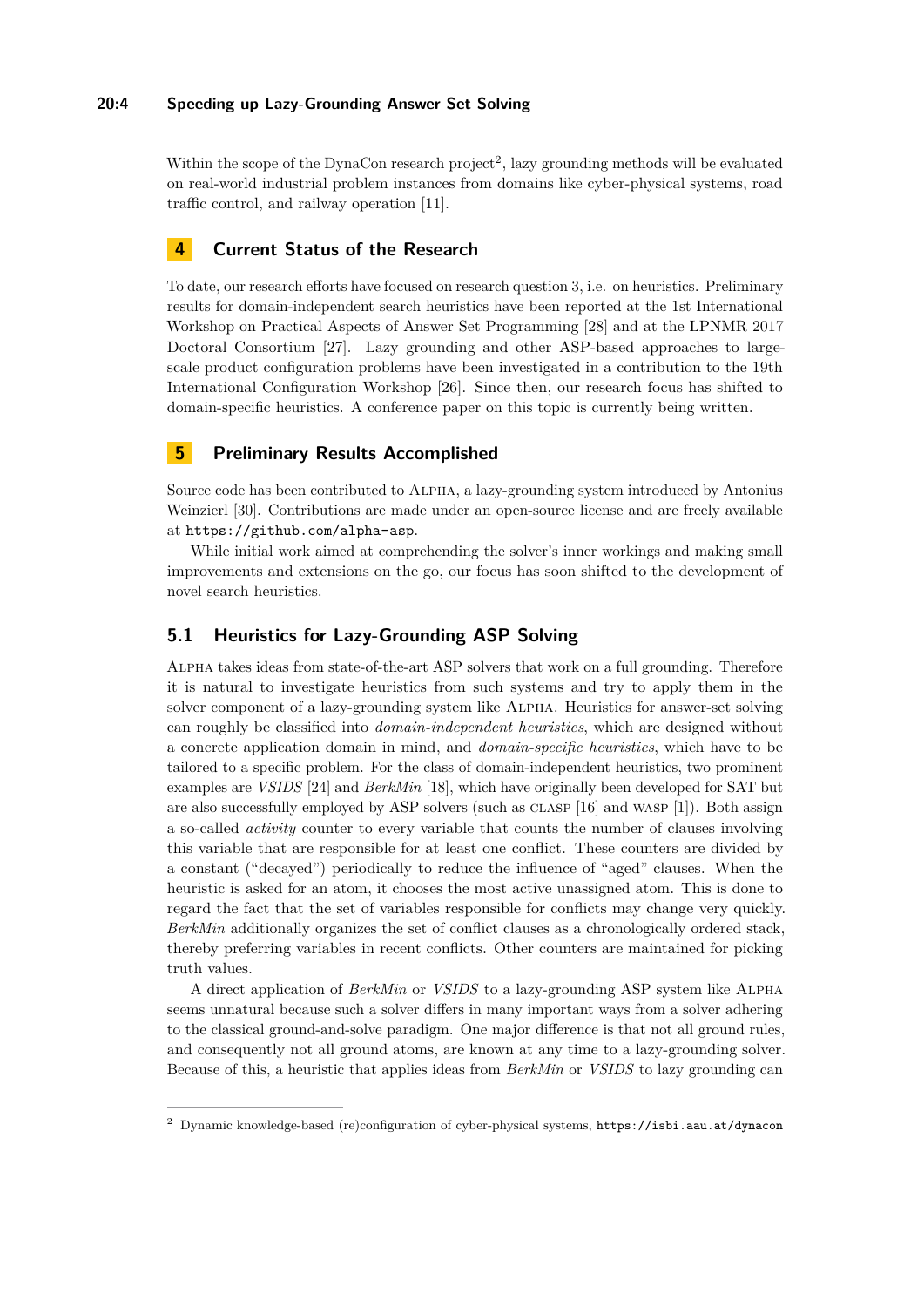only incorporate atoms that are already grounded and thus known to the solver. Another major difference lies in the solving mechanism: while a traditional ASP solver can choose any atom to guess on, Alpha only guesses on atoms representing bodies of applicable rules (cf. section [2.3\)](#page-2-1).

#### **5.2 Domain-Independent Heuristics**

A set of domain-independent heuristics inspired by BerkMin and incorporating new ideas has been developed for ALPHA and is described in detail in [\[28\]](#page-8-2), where the results of a basic experimental evaluation on a number of benchmark problems can also be found. Although the heuristics presented are still under development and only a brief experimental study was conducted, promising results can be seen.

The novel family of "dependency-driven" heuristics was repeatedly able to outperform Alpha's naive heuristic as well as two BerkMin-inspired heuristics. It extends the latter by expanding the scope of atoms considered by the heuristics: If the atom *a* chosen due to its activity and recency is a choice point, i.e. it represents the body of an applicable rule, it is immediately picked. If that is not the case, the set of choice points *depending* on *a* are considered for selection, where a choice point representing the body of a ground rule  $r\sigma$  is said to depend on all atoms occurring in  $H(r\sigma) \cup B(r\sigma)$ .

While our results are encouraging, there is obviously more work to be done to improve the performance of these heuristics and the solver in general.

#### **5.3 Domain-Specific Heuristics**

Domain-specific heuristics have been proposed for pre-grounding solvers but are not directly transferable to a lazy-grounding system for the same reasons that domain-independent heuristics are not. HCLASP [\[15\]](#page-7-11) is an extension of the solver CLASP that accepts heuristic predicates as part of the declarative problem specification. These predicates allow to modify priorities and truth preferences of atoms, i.e. the order in which atoms are guessed and the truth values assigned to them during solving. These modifications can be mixed with domain-independent heuristics like VSIDS. Heuristic predicates have since been replaced by heuristic directives in CLASP [\[13\]](#page-6-11).

hwasp [\[9\]](#page-6-12), on the other hand, is an extension of the solver wasp that facilitates the integration of external heuristics implemented in a procedural language which are consulted at specific points during the solving process via a prespecified API.

Our current efforts are directed at devising an extension of the ASP language by annotations or directives to specify heuristics declaratively within the input program. Our preliminary proposal for such annotations is syntactically similar to *optimize statements* in ASP-Core-2 [\[2\]](#page-6-7) or *weak constraints* in DLV [\[21\]](#page-7-12).

A rule to which an heuristic annotation is attached could be of the following form:

 $h_1; \ldots; h_d \leftarrow b_1, \ldots, b_m, not \ b_{m+1}, \ldots, not \ b_n.$   $[w \mathbb{Q}l, s: c_1, \ldots, c_o]$ 

Here, *w* and *l* are terms denoting weight and level of the heuristics (together called *priority*, in which level is more important than weight), both defaulting to 1, and *s* is a sign (*true* or *false*) stating if the rule shall fire or not fire when selected.

During solving, all rules that have already been grounded and whose condition  $c_1, \ldots, c_o$ is satisfied by the current partial assignment<sup>[3](#page-4-0)</sup> are candidates for rule selection. From these

<span id="page-4-0"></span><sup>&</sup>lt;sup>3</sup> To be in line with semantics of default negation, atoms that are still unassigned are assumed false.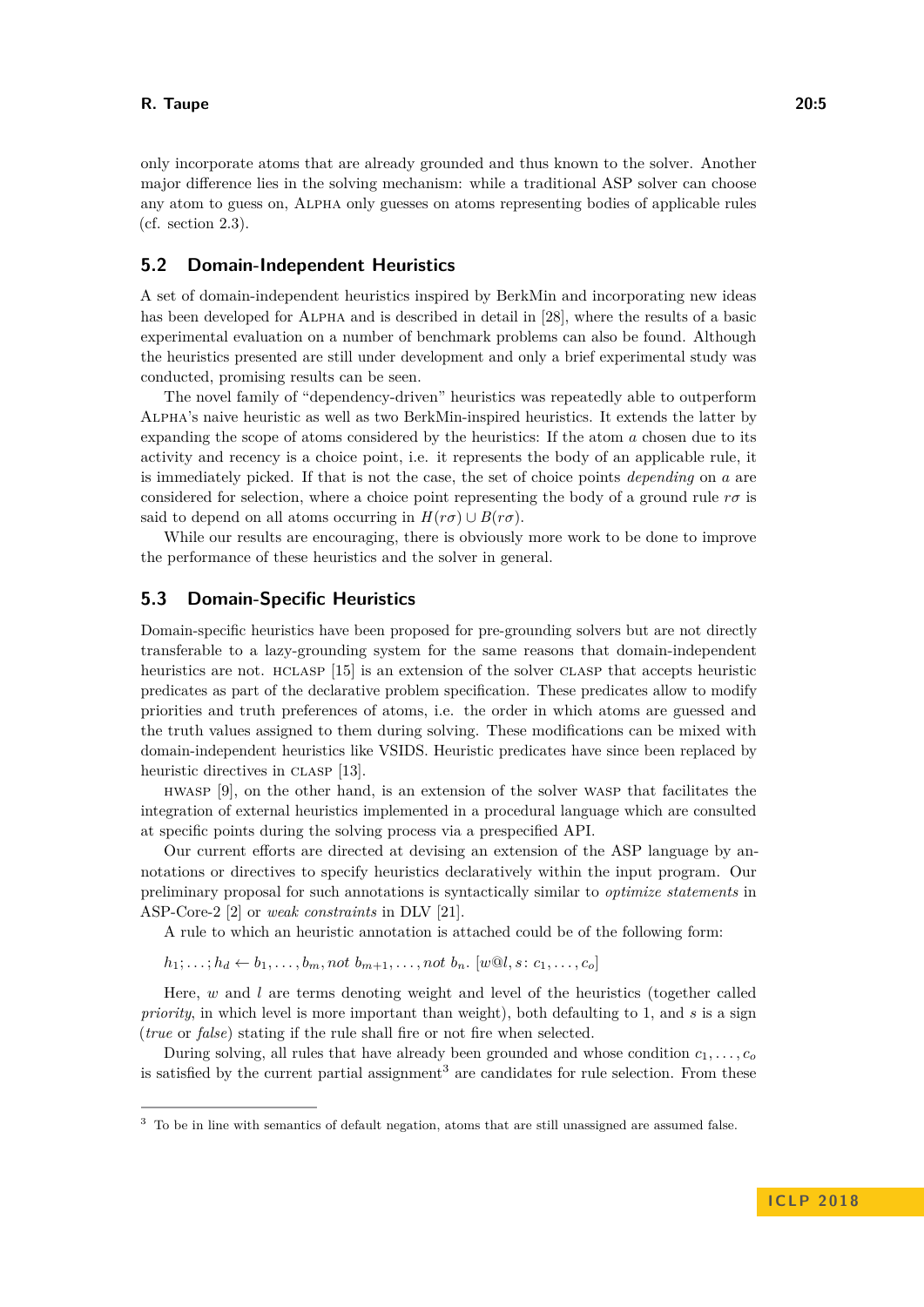#### **20:6 Speeding up Lazy-Grounding Answer Set Solving**

candidates, the solver will choose the one with the highest priority *w*@*l* and assign *s* to the atom representing its body. If multiple applicable rules have the same maximum priority, a fallback heuristics like BerkMin or VSIDS is used to break ties. If *s* is not specified, the sign is also determined by a fallback heuristics. If a condition is not satisfied, the corresponding rule stays applicable but has default weight and level (1@1).

This syntax is still preliminary. We are currently working on extending it with ways to specify preferences over disjunctive heads or elements of a choice head, and with support for randomness and restarts. A full proposal together with example programs and a performance study will form a forthcoming publication.

## <span id="page-5-0"></span>**6 Open Issues and Expected Achievements**

So far, we have concentrated on search heuristics, i.e. on branching strategies for the solver component of a lazy-grounding ASP system. Several other procedures of such a system could be equipped with heuristic decision-making as well. A prominent group of such heuristics is formed by grounding heuristics, which are relevant for lazy-grounding systems only. They deal with questions like how much to ground at a given point in time and when to save space by forgetting grounded nogoods or doing a restart. Some work in this direction has already been done for  $FO(\cdot)$  [\[8\]](#page-6-5). Ways to adapt and extend this for use by a CDNL-based solver will be explored.

Furthermore, we plan to explore other ways of modifying or enhancing the algorithms of a lazy-grounding ASP system to improve performance by aiding heuristic decision-making. For example, program analysis techniques (atom dependencies, strongly connected components, etc.) could guide the selection or tuning of solver heuristics, and relaxing the restrictions which atoms we can guess on could open up new ways towards finding answer sets quickly. By these efforts, we expect the solver heuristics to have more information and operate on a smaller search space – and thus to perform even better then currently is the case.

Also, our research will not be limited to heuristics but include other important issues of lazy-grounding ASP systems as well. One such issue is to extend CDNL to generalise learnt nogoods to the non-ground level and reuse such non-ground nogoods for future problem instances. Preliminary work on non-ground rule learning has already been done in the scope of OMiGA [\[29\]](#page-8-4). There, a technique called *rule unfolding* is proposed, which is based on ideas from propositional resolution and derives new rules that are implied by the original program. A new rule that is a constraint containing variables can be seen as a non-ground nogood. To the best of our knowledge, non-ground rule learning has not yet been addressed in conjunction with CDNL, and the question how such learnt rules can be utilised to accelerate solving of future problem instances has also remained unstudied.

We expect that several aspects of our work will be beneficial not only for lazy-grounding systems, but for ground-and-solve systems as well.

# <span id="page-5-1"></span>**7 Conclusion**

Lazy grounding is an approach to solve the grounding bottleneck in ASP by interleaving grounding and solving. The performance of current lazy-grounding systems is not on par with that of systems producing the full grounding upfront, however. The goal of this thesis is to equip the lazy-grounding approach with novel heuristics and other techniques to make solving faster. Preliminary results have been accomplished in the area of domain-independent and domain-specific search heuristics. To the knowledge of the authors, this investigation of search heuristics in lazy-grounding ASP systems is the first of its kind. Future achievements on heuristics and conflict learning are expected to be transferable to ground-and-solve systems.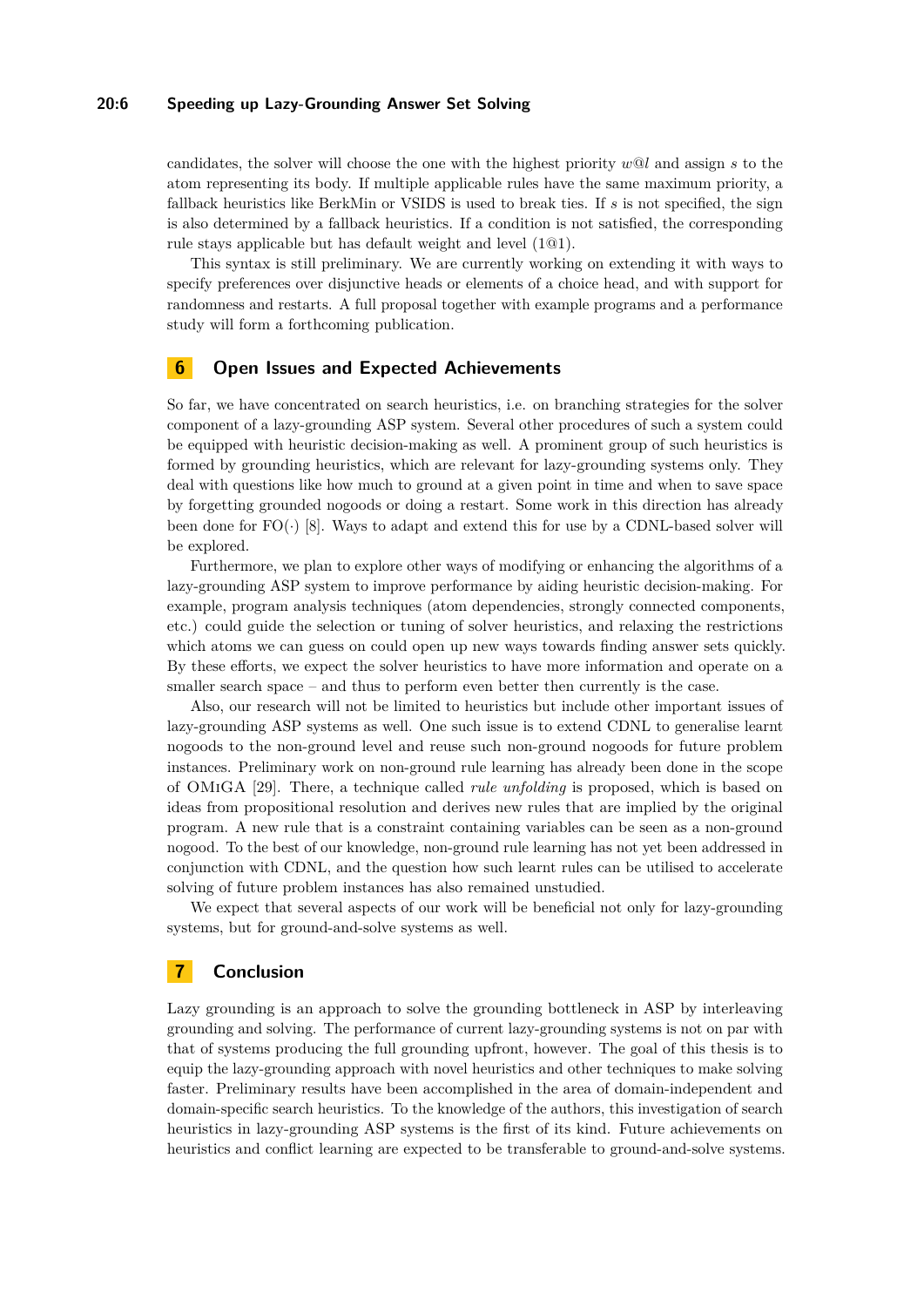#### **References**

- <span id="page-6-10"></span>**1** Mario Alviano, Carmine Dodaro, Wolfgang Faber, Nicola Leone, and Francesco Ricca. WASP: A native ASP solver based on constraint learning. In Pedro Cabalar and Tran Cao Son, editors, *Logic Programming and Nonmonotonic Reasoning, 12th International Conference, LPNMR 2013, Corunna, Spain, September 15-19, 2013. Proceedings*, volume 8148 of *Lecture Notes in Computer Science*, pages 54–66. Springer, 2013. [doi:10.1007/978-3-642-40564-8\\_6](http://dx.doi.org/10.1007/978-3-642-40564-8_6).
- <span id="page-6-7"></span>**2** ASP Standardization Working Group. ASP-Core-2 input language format, 2012-12-13. URL: <https://www.mat.unical.it/aspcomp2013/files/ASP-CORE-2.03b.pdf>.
- <span id="page-6-0"></span>**3** Gerhard Brewka, Thomas Eiter, and Miroslaw Truszczynski. Answer set programming at a glance. *Commun. ACM*, 54(12):92–103, 2011. [doi:10.1145/2043174.2043195](http://dx.doi.org/10.1145/2043174.2043195).
- <span id="page-6-1"></span>**4** Francesco Calimeri, Davide Fuscà, Simona Perri, and Jessica Zangari. I-dlv: The New Intelligent Grounder of dlv. In Giovanni Adorni, Stefano Cagnoni, Marco Gori, and Marco Maratea, editors, *AI\*IA 2016: Advances in Artificial Intelligence - XVth International Conference of the Italian Association for Artificial Intelligence, Genova, Italy, November 29 - December 1, 2016, Proceedings*, volume 10037 of *Lecture Notes in Computer Science*, pages 192–207. Springer, 2016. [doi:10.1007/978-3-319-49130-1\\_15](http://dx.doi.org/10.1007/978-3-319-49130-1_15).
- <span id="page-6-8"></span>**5** Francesco Calimeri, Martin Gebser, Marco Maratea, and Francesco Ricca. Design and results of the Fifth Answer Set Programming Competition. *Artif. Intell.*, 231:151–181, 2016. [doi:10.1016/j.artint.2015.09.008](http://dx.doi.org/10.1016/j.artint.2015.09.008).
- <span id="page-6-6"></span>**6** Bernardo Cuteri, Carmine Dodaro, Francesco Ricca, and Peter Schüller. Constraints, lazy constraints, or propagators in ASP solving: An empirical analysis. *TPLP*, 17(5-6):780–799, 2017. [doi:10.1017/S1471068417000254](http://dx.doi.org/10.1017/S1471068417000254).
- <span id="page-6-4"></span>**7** Minh Dao-Tran, Thomas Eiter, Michael Fink, Gerald Weidinger, and Antonius Weinzierl. OMiGA : An open minded grounding on-the-fly answer set solver. In Luis Fariñas del Cerro, Andreas Herzig, and Jérôme Mengin, editors, *Logics in Artificial Intelligence - 13th European Conference, JELIA 2012, Toulouse, France, September 26-28, 2012. Proceedings*, volume 7519 of *Lecture Notes in Computer Science*, pages 480–483. Springer, 2012. [doi:](http://dx.doi.org/10.1007/978-3-642-33353-8_38) [10.1007/978-3-642-33353-8\\_38](http://dx.doi.org/10.1007/978-3-642-33353-8_38).
- <span id="page-6-5"></span>**8** Broes de Cat, Marc Denecker, Peter J. Stuckey, and Maurice Bruynooghe. Lazy Model Expansion: Interleaving Grounding with Search. *J. Artif. Intell. Res.*, 52:235–286, 2015. [doi:10.1613/jair.4591](http://dx.doi.org/10.1613/jair.4591).
- <span id="page-6-12"></span>**9** Carmine Dodaro, Philip Gasteiger, Nicola Leone, Benjamin Musitsch, Francesco Ricca, and Konstantin Schekotihin. Combining Answer Set Programming and domain heuristics for solving hard industrial problems (Application Paper). *TPLP*, 16(5-6):653–669, 2016. [doi:10.1017/S1471068416000284](http://dx.doi.org/10.1017/S1471068416000284).
- <span id="page-6-3"></span>**10** Thomas Eiter, Wolfgang Faber, Michael Fink, and Stefan Woltran. Complexity results for answer set programming with bounded predicate arities and implications. *Ann. Math. Artif. Intell.*, 51(2-4):123–165, 2007. [doi:10.1007/s10472-008-9086-5](http://dx.doi.org/10.1007/s10472-008-9086-5).
- <span id="page-6-9"></span>**11** Thomas Eiter, Gerhard Friedrich, Richard Taupe, and Antonius Weinzierl. Lazy Grounding for Dynamic Configuration. *KI - Künstliche Intelligenz*, May 2018. [doi:10.1007/](http://dx.doi.org/10.1007/s13218-018-0536-x) [s13218-018-0536-x](http://dx.doi.org/10.1007/s13218-018-0536-x).
- <span id="page-6-2"></span>**12** Wolfgang Faber, Nicola Leone, and Simona Perri. The Intelligent Grounder of DLV. In Esra Erdem, Joohyung Lee, Yuliya Lierler, and David Pearce, editors, *Correct Reasoning - Essays on Logic-Based AI in Honour of Vladimir Lifschitz*, volume 7265 of *Lecture Notes in Computer Science*, pages 247–264. Springer, 2012. [doi:10.1007/978-3-642-30743-0\\_17](http://dx.doi.org/10.1007/978-3-642-30743-0_17).
- <span id="page-6-11"></span>**13** Martin Gebser, Roland Kaminski, Benjamin Kaufmann, Max Ostrowski, Torsten Schaub, and Philipp Wanko. Theory Solving Made Easy with Clingo 5. In Manuel Carro, Andy King, Neda Saeedloei, and Marina De Vos, editors, *Technical Communications of the 32nd International Conference on Logic Programming, ICLP 2016 TCs, October 16-21, 2016,*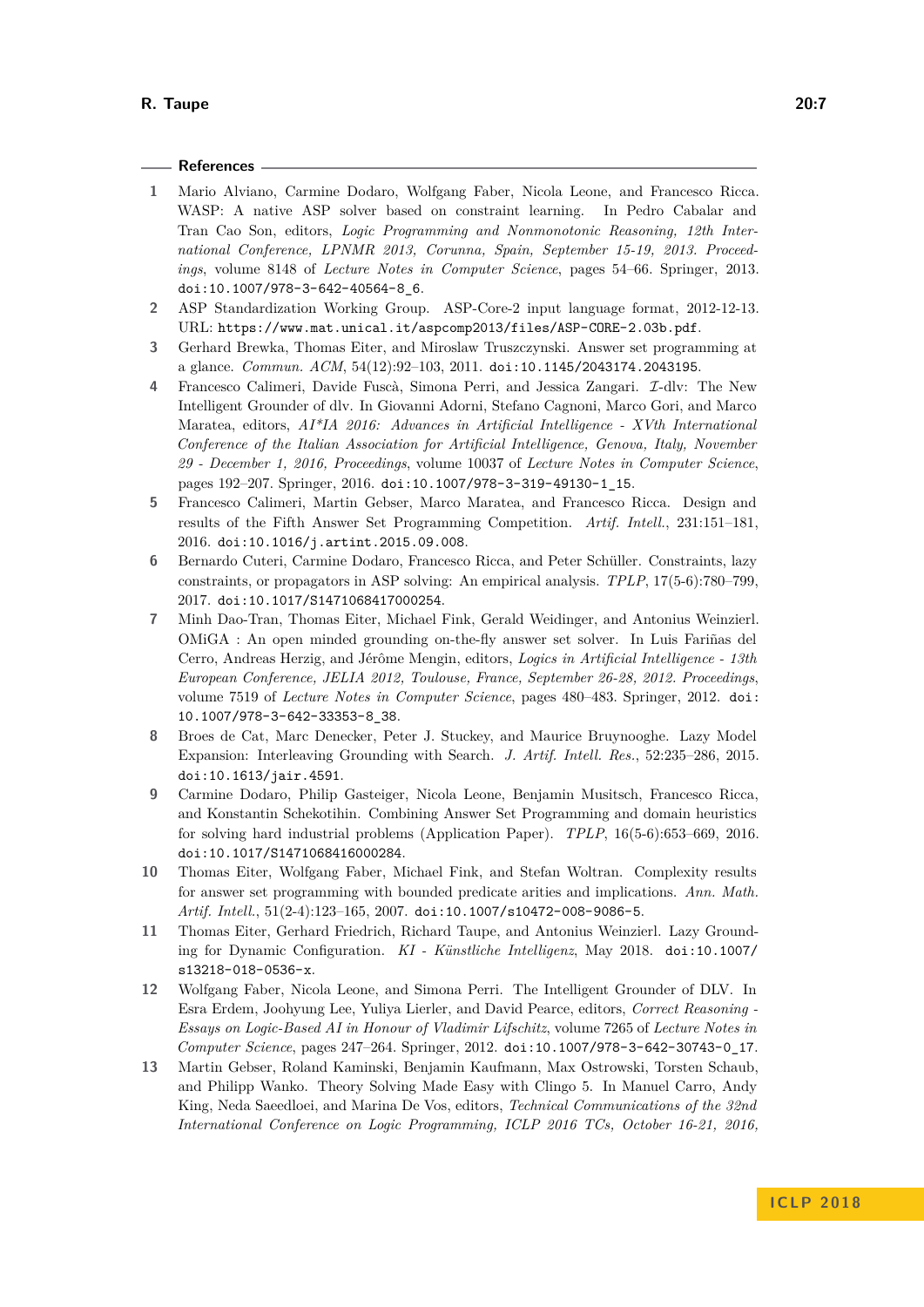*New York City, USA*, volume 52 of *OASICS*, pages 2:1–2:15. Schloss Dagstuhl - Leibniz-Zentrum fuer Informatik, 2016. [doi:10.4230/OASIcs.ICLP.2016.2](http://dx.doi.org/10.4230/OASIcs.ICLP.2016.2).

- <span id="page-7-1"></span>**14** Martin Gebser, Roland Kaminski, Arne König, and Torsten Schaub. Advances in *gringo* Series 3. In James P. Delgrande and Wolfgang Faber, editors, *Logic Programming and Nonmonotonic Reasoning - 11th International Conference, LPNMR 2011, Vancouver, Canada, May 16-19, 2011. Proceedings*, volume 6645 of *Lecture Notes in Computer Science*, pages 345–351. Springer, 2011. [doi:10.1007/978-3-642-20895-9\\_39](http://dx.doi.org/10.1007/978-3-642-20895-9_39).
- <span id="page-7-11"></span>**15** Martin Gebser, Benjamin Kaufmann, Ramón Otero, Javier Romero, Torsten Schaub, and Philipp Wanko. Domain-Specific Heuristics in Answer Set Programming. In Marie des-Jardins and Michael L. Littman, editors, *Proceedings of the Twenty-Seventh AAAI Conference on Artificial Intelligence, July 14-18, 2013, Bellevue, Washington, USA.*, pages 350–356. AAAI Press, 2013. URL: [http://www.aaai.org/ocs/index.php/AAAI/AAAI13/](http://www.aaai.org/ocs/index.php/AAAI/AAAI13/paper/view/6278) [paper/view/6278](http://www.aaai.org/ocs/index.php/AAAI/AAAI13/paper/view/6278).
- <span id="page-7-3"></span>**16** Martin Gebser, Benjamin Kaufmann, and Torsten Schaub. Conflict-driven answer set solving: From theory to practice. *Artif. Intell.*, 187:52–89, 2012. [doi:10.1016/j.artint.](http://dx.doi.org/10.1016/j.artint.2012.04.001) [2012.04.001](http://dx.doi.org/10.1016/j.artint.2012.04.001).
- <span id="page-7-7"></span>**17** Michael Gelfond and Vladimir Lifschitz. The Stable Model Semantics for Logic Programming. In Robert A. Kowalski and Kenneth A. Bowen, editors, *Logic Programming, Proceedings of the Fifth International Conference and Symposium, Seattle, Washington, August 15-19, 1988 (2 Volumes)*, pages 1070–1080. MIT Press, 1988.
- <span id="page-7-10"></span>**18** Evguenii I. Goldberg and Yakov Novikov. BerkMin: A Fast and Robust Sat-Solver. In *2002 Design, Automation and Test in Europe Conference and Exposition (DATE 2002), 4-8 March 2002, Paris, France*, pages 142–149. IEEE Computer Society, 2002. [doi:10.](http://dx.doi.org/10.1109/DATE.2002.998262) [1109/DATE.2002.998262](http://dx.doi.org/10.1109/DATE.2002.998262).
- <span id="page-7-2"></span>**19** Benjamin Kaufmann, Nicola Leone, Simona Perri, and Torsten Schaub. Grounding and Solving in Answer Set Programming. *AI Magazine*, 37(3):25–32, 2016. URL: [http://www.](http://www.aaai.org/ojs/index.php/aimagazine/article/view/2672) [aaai.org/ojs/index.php/aimagazine/article/view/2672](http://www.aaai.org/ojs/index.php/aimagazine/article/view/2672).
- <span id="page-7-4"></span>**20** Claire Lefèvre, Christopher Béatrix, Igor Stéphan, and Laurent Garcia. ASPeRiX, a firstorder forward chaining approach for answer set computing. *TPLP*, 17(3):266–310, 2017. [doi:10.1017/S1471068416000569](http://dx.doi.org/10.1017/S1471068416000569).
- <span id="page-7-12"></span>**21** Nicola Leone, Gerald Pfeifer, Wolfgang Faber, Thomas Eiter, Georg Gottlob, Simona Perri, and Francesco Scarcello. The DLV system for knowledge representation and reasoning. *ACM Trans. Comput. Log.*, 7(3):499–562, 2006. [doi:10.1145/1149114.1149117](http://dx.doi.org/10.1145/1149114.1149117).
- <span id="page-7-0"></span>**22** Vladimir Lifschitz. What Is Answer Set Programming? In Dieter Fox and Carla P. Gomes, editors, *Proceedings of the Twenty-Third AAAI Conference on Artificial Intelligence, AAAI 2008, Chicago, Illinois, USA, July 13-17, 2008*, pages 1594–1597. AAAI Press, 2008. URL: <http://www.aaai.org/Library/AAAI/2008/aaai08-270.php>.
- <span id="page-7-6"></span>**23** Vladimir Lifschitz. Thirteen Definitions of a Stable Model. In Andreas Blass, Nachum Dershowitz, and Wolfgang Reisig, editors, *Fields of Logic and Computation, Essays Dedicated to Yuri Gurevich on the Occasion of His 70th Birthday*, volume 6300 of *Lecture Notes in Computer Science*, pages 488–503. Springer, 2010. [doi:10.1007/978-3-642-15025-8\\_24](http://dx.doi.org/10.1007/978-3-642-15025-8_24).
- <span id="page-7-9"></span>**24** Matthew W. Moskewicz, Conor F. Madigan, Ying Zhao, Lintao Zhang, and Sharad Malik. Chaff: Engineering an Efficient SAT Solver. In *Proceedings of the 38th Design Automation Conference, DAC 2001, Las Vegas, NV, USA, June 18-22, 2001*, pages 530–535. ACM, 2001. [doi:10.1145/378239.379017](http://dx.doi.org/10.1145/378239.379017).
- <span id="page-7-5"></span>**25** Alessandro Dal Palù, Agostino Dovier, Enrico Pontelli, and Gianfranco Rossi. GASP: answer set programming with lazy grounding. *Fundam. Inform.*, 96(3):297–322, 2009. [doi:](http://dx.doi.org/10.3233/FI-2009-180) [10.3233/FI-2009-180](http://dx.doi.org/10.3233/FI-2009-180).
- <span id="page-7-8"></span>**26** Gottfried Schenner and Richard Taupe. Techniques for Solving Large-Scale Product Configuration Problems with ASP. In Linda L. Zhang and Albert Haag, edit-